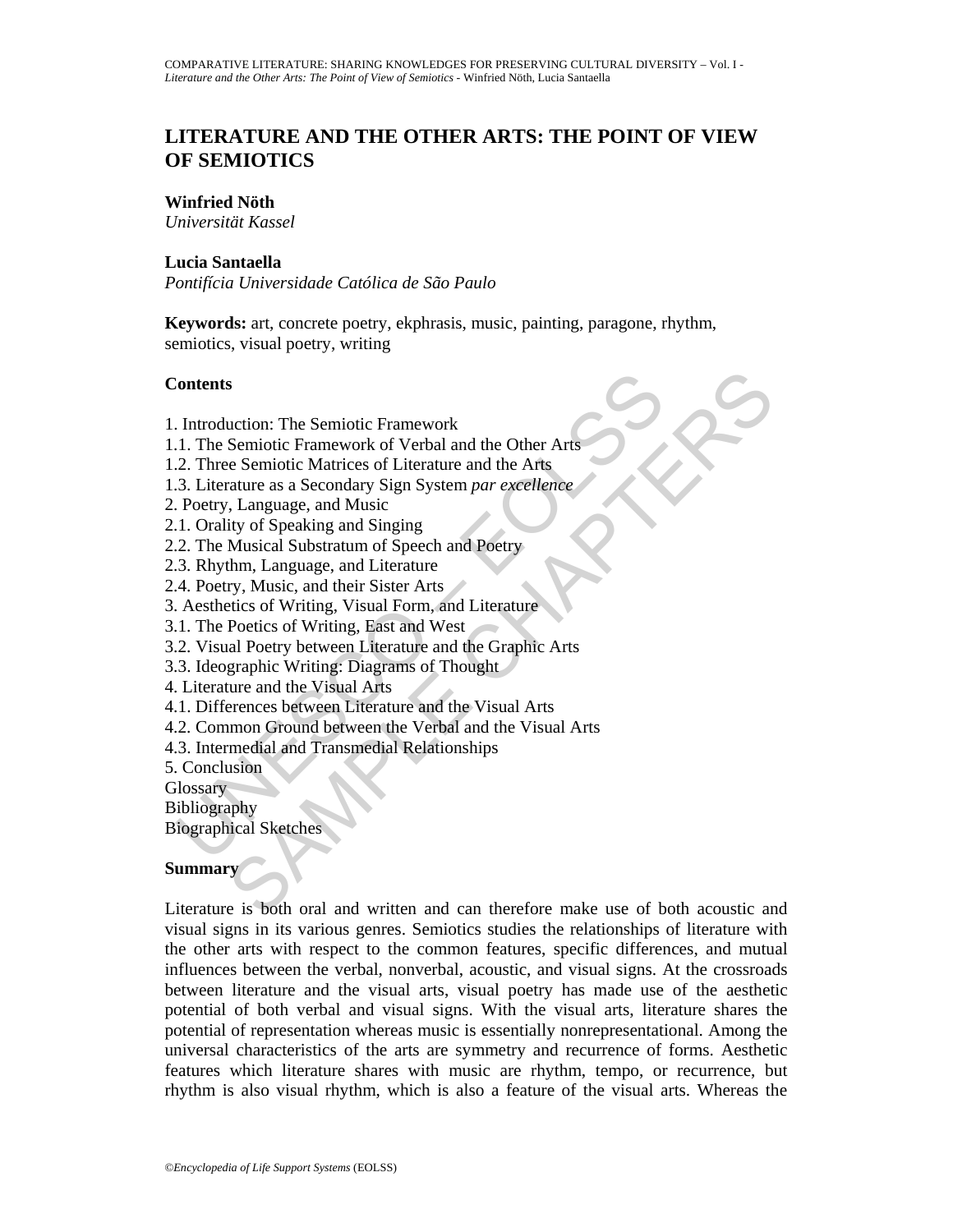visual arts are superior in the representation of the visual word, the verbal arts have the potential of representing the visible as well as the invisible world.

## **1. Introduction: The Semiotic Framework**

Semiotics, the general study of signs and sign systems, provides a framework for the study of literature which aims at extending the scope from the restricted focus on verbal signs only to the broader scope of a creative locus of confluence of verbal signs with many other types and modalities of signs. The tendency towards a too narrow approach to literature has been encouraged by a tradition which designates the verbal arts as "literature," a term whose etymology in the Latin root *littera* ('letter') lays all emphasis on writing and reading to the neglect of the oral and auditory aspects of the verbal arts both as far as the acoustic form of written poems and the tradition of oral literature is concerned. The semiotic approach to literature emphasizes the plurimodality and multimediality of the verbal arts and widens the focus to include the various nonverbal acoustic and visual contexts with which literary texts are associated. Semiotics broadens the horizon of literary syntax and semantics to include literary pragmatics as the study of aesthetic sign processes (semiosis) in the verbal arts.

## **1.1. The Semiotic Framework of Verbal and the Other Arts**

In correlation with the three classical branches of semiotics, there are three fundamental modes by which verbal signs are associated with nonverbal ones in literary semiosis: contiguity or juxtaposition (syntax), representation (semantics), and interpretation (pragmatics).

oth as far as the acoustic form of written poems and the tradition of oncerned. The semiotic approach to literature emphasizes the plultimediality of the verbal arts and widens the coust or include the verbulanticality of For as the acoustic form of written poems and the tradition of oral literature<br>
d. The semiotic approach to literature emphasizes the plurimodality<br>
of the verbal arts and widens the cours to include the various nonverbal The study of the *syntactic* dimension of literature in the broader semiotic sense of *syntax* is the study of the verbal signs in contiguity with the nonverbal signs in its context.. The nonverbal arts with which the verbal arts are in contiguity are, above all music, the arts of the body, and the other visual arts. The verbal arts have always been closely connected with all other arts, although the degree to which this device has been made use of has varied in the course of the history of literature. It has been strongest in the literary genre of theater with its extensions from verbal to visual art, the body arts of acting, mime and dance, the visual arts of fashion (costumes), object design and sculpture (props), painting (scenery), and architecture (stage). To a lesser degree, the simultaneity of verbal and nonverbal signs have been a characteristic of the rhetorical arts of gesture, mime, and the art of body movement in the oratory genres such as encomium, eulogy, vituperation, funeral address, sermon, or homily. Ancient and medieval rhetoric had a special branch, called *actio*, to teach the appropriate forms of body movement in association with oratory speeches. Associations with instrumental and vocal music can be found in oral poetry and in poetical genres such as the ballad, e.g., in the art of the medieval bards and troubadours. The transition from literary to musical genres, such as *Lied*, the opera, or choral song is only a matter of the conventions of the canonical division of the arts and their genres.

In its *semantic* dimension, literature is associated with all other arts insofar as it *represents* these arts and their signs by means of verbal representations. Literary texts describe paintings, sculptures, or works of architecture, music, and dance; they express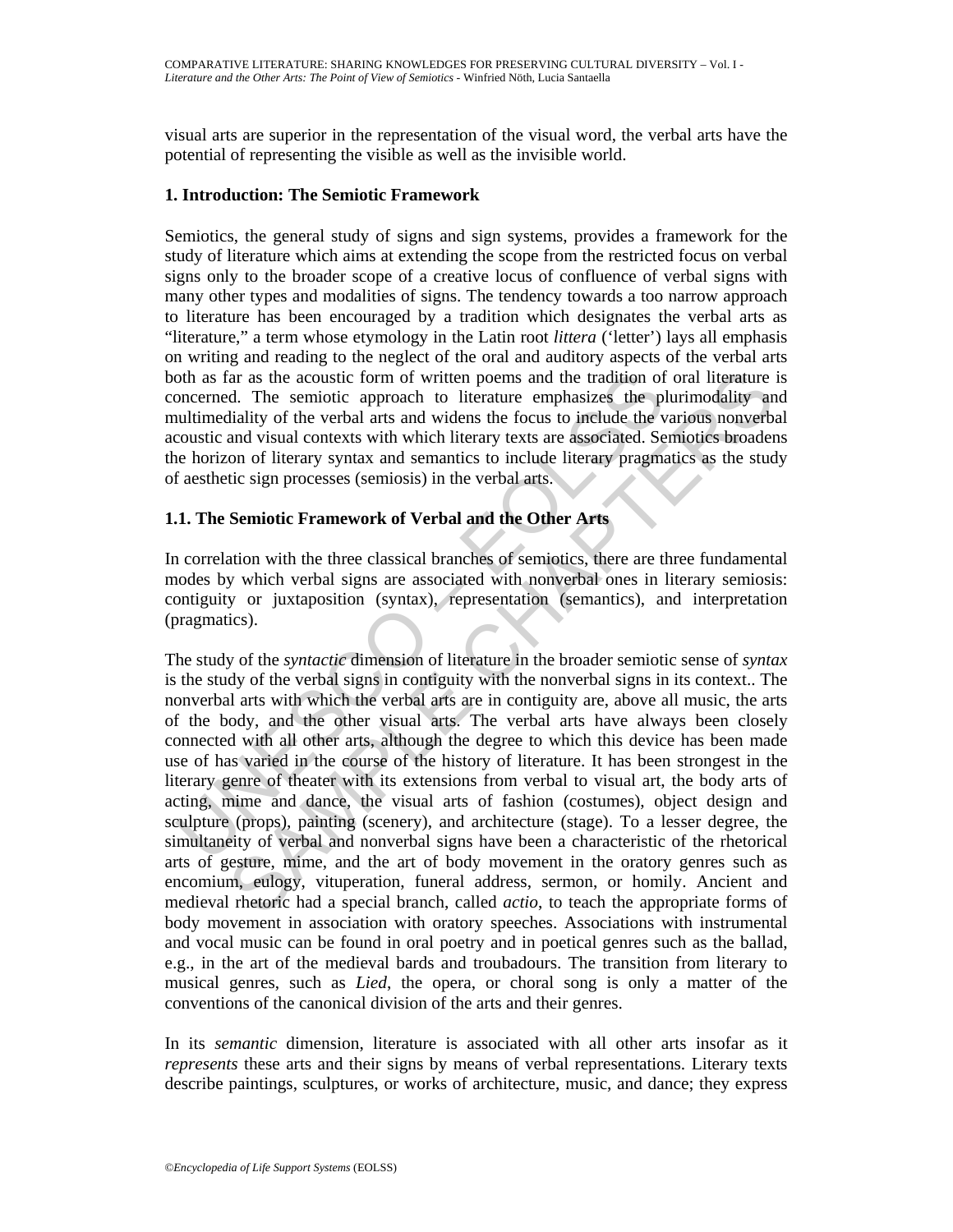or evoke the impressions made by such works of art on literary characters, and in theoretical treatises, such as Horace's *Ars poetica* (on music) or Lessing's *Laocoon* (on painting and sculpture), they reflect on the specific differences and common features of literature and the other arts. Without reference to any specific canonical art, literature evokes, describes, or reflects on visual, acoustic, gustatory, or olfactory signs by means of description, evocation, association, or synaesthesia, as in Rimbaud's poem "Vowels", which associates the vowels A, E, I, U, and O with the colors black, white, red, green, or blue, respectively. Among the literary devices or genres in which reflections on the literary and the other arts are central are *ekphrasis* and *paragone*. Ekphrasis is a verbal text describing a work of the visual arts, traditionally, a poetic praise of the beauty of a painting or a sculpture. A *paragone*, which can be a work of the verbal or the visual arts, aims at giving answers to the question of the supremacy of one of the sister arts in the competition of the visual, acoustic and the literary arts.

In its *pragmatic* dimension, literature is associated with the other arts in the processes of literary semiosis as a result of readings and interpretations of poetry and prose. Literature evokes feelings, (re)actions, mental images, or conventions, often not unlike those evoked by the other arts, and in intertextual and intermedial processes of aesthetic semiosis, literature influences and is thus a cause, the so-called pre-text, of other works of art, such as genre paintings of mythological scenes, operas, films, or multimedia works of art.

## **1.2. Three Semiotic Matrices of Literature and the Arts**

is provided in the visual, acoustic and the literary arts.<br>
its *pragmatic* dimension, literature is associated with the other arts in<br>
terary semiosis as a result of readings and interpretations of py<br>
iterature evokes f ignatic dimension, literature is associated with the other arts in the processes<br>semiosis as a result of readings and interpretations of poetry and prosesses<br>semiosis as a result of readings and interpretations of poetry a Subjacent to the multiplicity of signs and sign processes of which the aesthetic and other languages are composed are three semiotic matrices, the matrix of the acoustic, the visual, and the verbal. Despite the great variety of media and channels and despite the considerable differences between media such as photography, cinema, television, video, newspaper, or radio, all sign processes and all aesthetic forms and genres, whether music, literature, theater, design, painting, engraving, sculpture, or architecture, can be subsumed under one of these three matrixes or they are the result of mixtures and combinations thereof.

In the domain of literature, the theory of the three matrices of language and thought finds corroboration in Ezra Pound's poetological treatise *ABC of Reading*. Pound postulates three fundamental categories to account for all poetic processes, melopoeia, phanopoeia, and logopoeia. Melopoeia, according to this poetics, refers to the acoustic dimension of the verbal arts, to its auditory dimension, its musicality, and rhythm. Phanopoeia accounts for their visual and imagetic dimension, the myriad of images which literature can evoke, whereas logopoeia accounts for the verbal, logical, and linguistic impact of literature, for the literary "dance of the intelligence among words and ideas," as Pound put it in 1917. In accordance with these three processes of literary poesis, Pound distinguishes three ways of reaching literary perfection, (1) by acoustic saturation through the melding words with sounds, (2) by the projection of an image onto the mental retina, and (3) by means of "the dance of the intellect among words."

A semiotic foundation of the three fundamental matrices of the arts can also be found in the three universal categories of *firstness*, *secondness*, and *thirdness* of C. S. Peirce's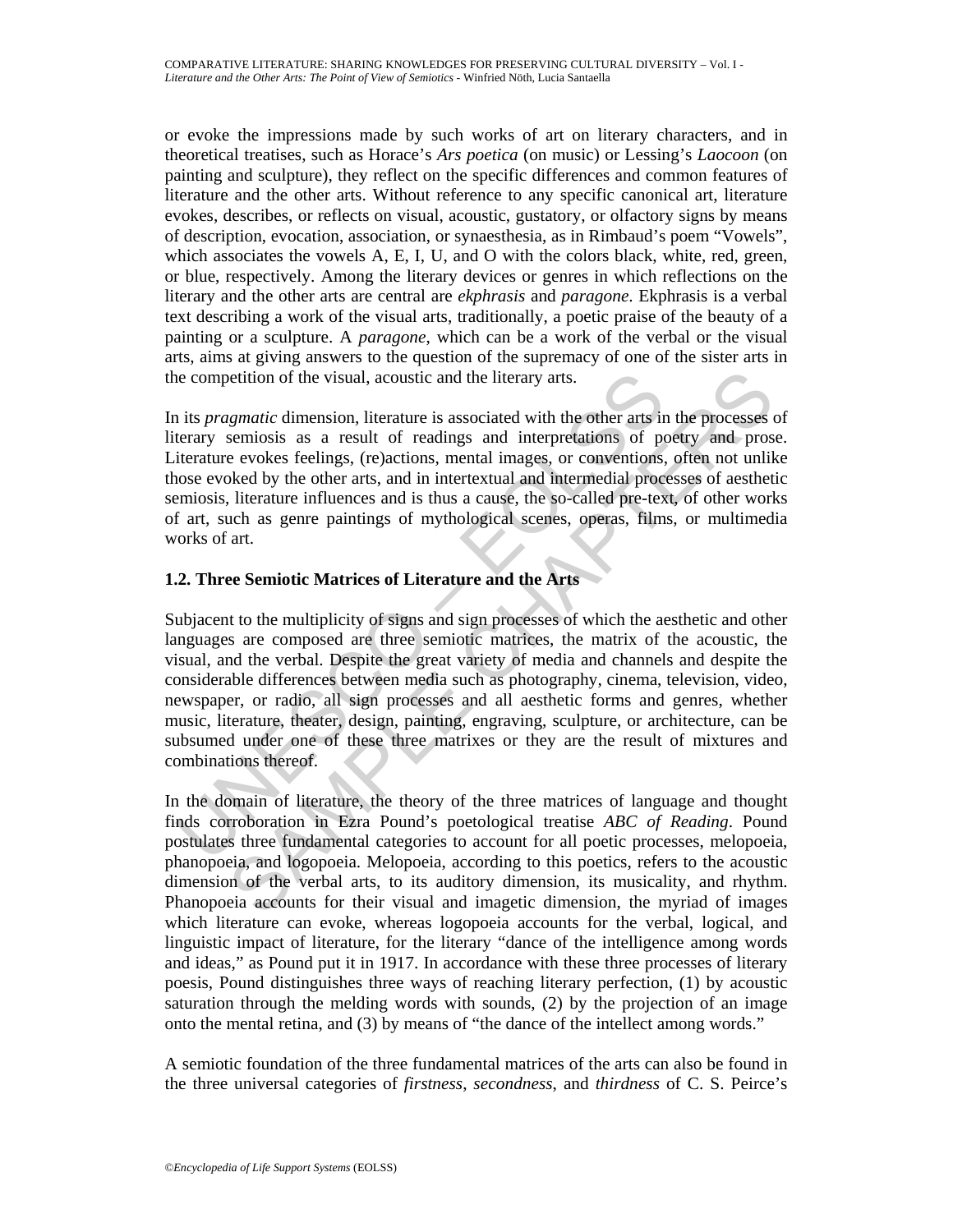semiotics. Firstness, according to Peirce, the category of suchness, of phenomena considered without relation to anything else, is evidently fundamental to Pound's melopoeia; the acoustic universe is the universe of firstness. Secondness the category of relations bringing a first into contact with a second, predominates in phanopoeia; it is the universe of the image, in particular, of pictures which represent or indicate the world they depict with an effect of perceptive insistence. Thirdness, the category of symbols and logical thought, corresponds most closely to Pound's category of logopoeia, the universe of the human mind, thought and intellect.

great literature is simply language charged with meaning to the egere." Language replete with meaning is language with the leftnition and the highest meaning potential, which are the semiotic film<br>from mode the highest mea terature is simply language charged with meaning to the utmost possibl<br>Language replete with meaning is language with the lowest degree<br>and the highest meaning potential, which are the semiotic features by which<br>Eco has ch Like Peirce, who elaborated a semiotic theory of sign processes based on no more than three fundamental categories in a plurality of mixtures, Pound wrote about the mixtures of his three categories in works of literature, concluding, in his *ABC of Writing* that "great literature is simply language charged with meaning to the utmost possible degree." Language replete with meaning is language with the lowest degree of definition and the highest meaning potential, which are the semiotic features by which Umberto Eco has characterized the aesthetic openness of the avant-garde works of art of the  $20<sup>th</sup>$  century. Thus, whatever the modality might be, melopoeia, phanopoeia, or logopoeia, and from whatever the mixture of these modalities may be, a great work of art will always tend to the predominance of the category of pure qualitative possibility, which is a characteristic of Peirce's category of firstness. Great literature is always characterized by indeterminacy and by a high involvement of the senses in the interpretation of its imprecise meaning. Music is the prototype of an art that fulfils these characteristics, and for this reason Pound postulates that poetry should never distance itself from music, claiming that "poetry begins to atrophy when it gets too far from music."

However, whereas music is nothing but sound and sheer sound combination, literature is meaning in its utmost density. "Music means nothing," Igor Stravinsky once argued, but by representing nothing, music can represent everything, and this accounts for the great suggestive power of music. Literature, on the other hand, works with words which, by their own nature, are units of representation. By charging words to the utmost degree of its possibilities with meaning, literature wants to represent everything, but in this totality, it is confronted with the abyss of silence and of the nothing, the navel of the dream world.

## **1.3. Literature as a Secondary Sign System** *par excellence*

Literature is a complex system of aesthetic signs whose constituents are borrowed from another complex sign system, namely language. The elements of literature are elements of the sign system of language: phonemes, words, sentences, texts, etc. Music, by contrast, creates works of art whose elements have no or only a rather weak semiotic function outside the system of music: the sounds of a clarinet or of a piano mean little or nothing outside their musical contexts since the semiotic substratum of music is neither noise nor other sounds of nature and culture.

To a lesser degree, visual artists also create works of art in a semiotic system whose elements are not taken from another cultural sign system. A painter who paints in oil colors on canvas creates aesthetic signs from, and by means of, materials which can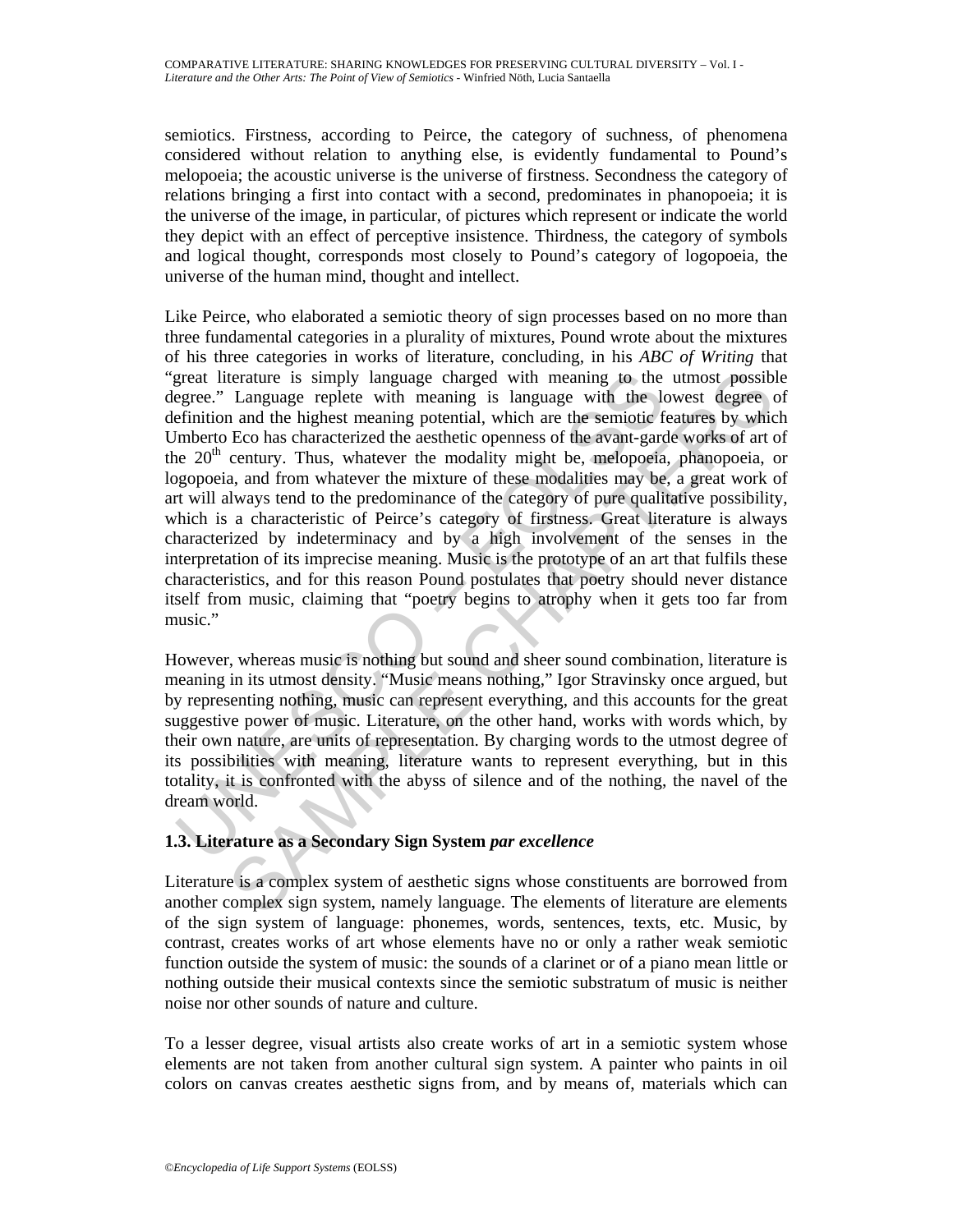hardly be found outside of the sign repertoire of painters: oil color, easel, paint brush, canvas, etc. The syntax and semantics of the "language" of painting is of no circulation outside the painters' studios and the frames of their paintings. Although there are natural, especially iconic, relationships between the figures, forms, and colors of a painting and the figures and forms which it represents, the sign repertoire of a painter cannot be said to be one that exists independently of the system of painting. It is not a semiotic system which is otherwise culturally used for any other purpose.

otion of a secondary semiotic system since they shape elements and m<br>ractical functions in a given culture and hence cultural meanings in<br>that s which shape them. Architecture and product design, e.g., are<br>nansform nonaest Calcordary semiotic system since they shape elements and materials that have<br>functions in a given culture and hence cultural meanings independent of the<br>the shape them. Architecture and product design, e.g., are systems wh Only literature is thus a secondary semiotic system whereas music and the visual arts are essentially primary semiotic systems in the sense that their materials and constituents serve little or no other semiotic purpose than the one of being part of a work of art. However, for different reasons, the applied arts also come close to the notion of a secondary semiotic system since they shape elements and materials that have practical functions in a given culture and hence cultural meanings independent of the arts which shape them. Architecture and product design, e.g., are systems which transform nonaesthetic objects into aesthetic signs, but these objects, e.g., doors, ceilings, walls, rooms, roofs, cups, or vases, are signs in the system of everyday culture before they are transformed into aesthetic signs.

- -
- -
- -

TO ACCESS ALL THE **17 PAGES** OF THIS CHAPTER, Visit: http://www.eolss.net/Eolss-sampleAllChapter.aspx

#### **Bibliography**

Campos, H. de (1977). Ideograma, anagrama, diagrama: Uma leitura de Fenollosa. *Ideograma*, (ed. H. de Campos), pp. 115-162. São Paulo: Cultrix. [Studies the affinities between Chinese poetry and the poetry of the West.]

Eco, U. (1962/1995). *Opera aperta*, 306 pp*.* Milan: Bompiani. [A study of common features of the arts of the avant-garde of the  $20<sup>th</sup>$  century.]

Fenollosa, E. (1936/1969). *The Chinese Written Character as a Medium for Poetry* (ed. E. Pound), 45 pp. San Francisco, CAL: City Lights Books. [On Chinese writing and poetry.]

Goodman, N. (1968). *Languages of Art*, 277 pp. Indianapolis, IN: Hackett. [Studies literature and the other arts from the point of view of a nominalistic theory of sign systems.]

Lessing, G.E., (1766/1986). *Laokoon — oder über die Grenzen der Malerei und Poesie*, 232 pp. Stuttgart: Reclam. [Classical treatise on the relationship between poetry and painting.]

Mitchell, W.J.T. (1986). *Iconology: Image, Text, Ideology*, 230 pp. Chicago, IL: Chicago Univ. Press. [Studies the nature of images in comparison with verbal language.]

Mitchell, W.J.T. (1994). *Picture Theory: Essays on Verbal and Visual Representation*, 446 pp. Chicago, IL: Chicago Univ. Press. [On verbal and visible language, textual pictures and pictorial texts, verbal and visual narrativity, the *ut pictura* theory, and ekphrasis.]

Müller, J. E. (1996). *Intermedialität. Formen moderner kultureller Kommunikation.* Münster: Nodus. [On the relationships between literature and the media from a semiotic point of view.]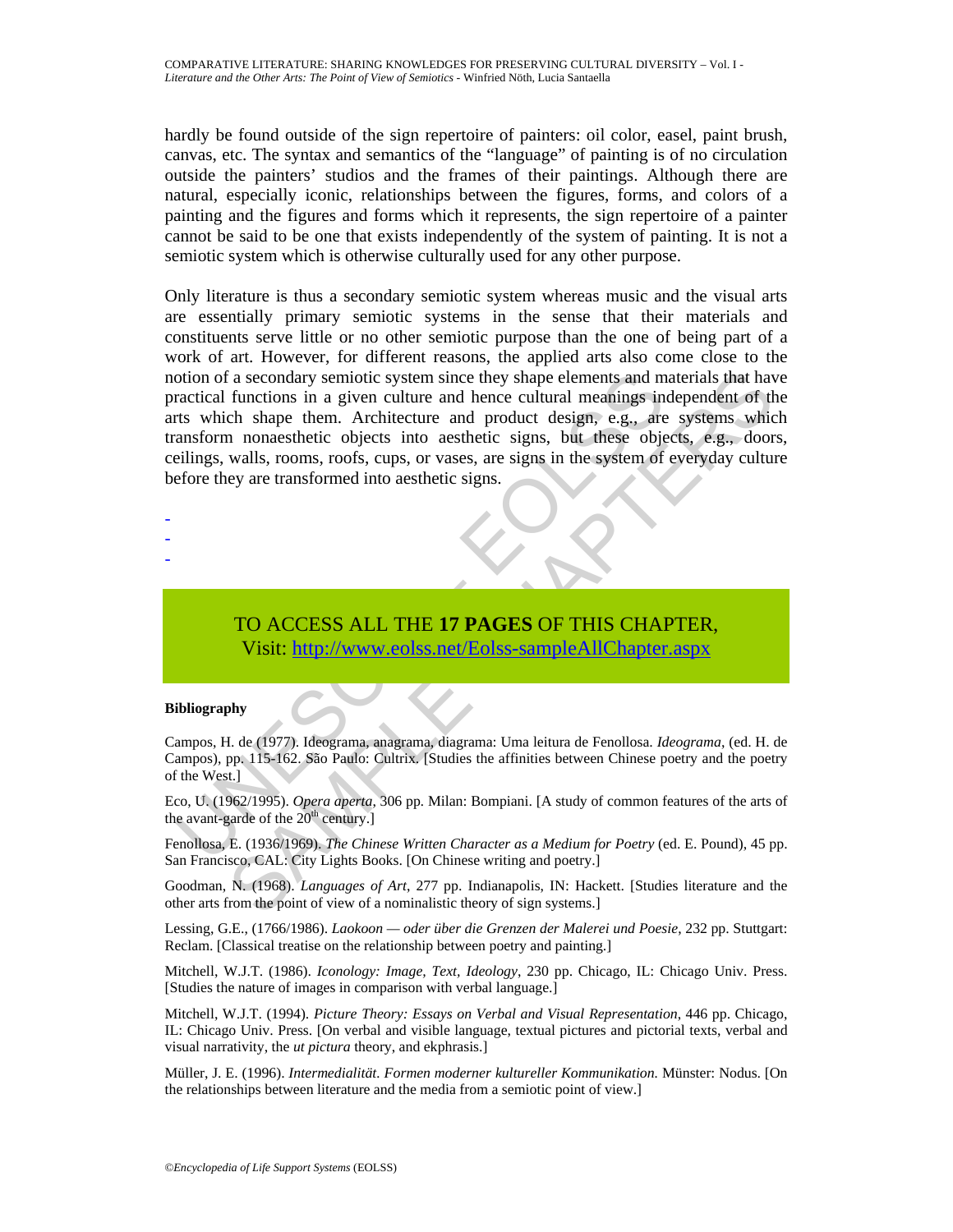Munro, T. (1969). *The Arts and their Interrelations*, 2<sup>nd</sup> ed., 592 pp. Cleveland, OH: Western Reserve Univ. Press. [Typology of the arts and their relationships according to aesthetic theories since Kant.]

Nöth, W. (1978). The semiotic framework of text linguistics. *Current Trends in Text Linguistics* (ed. W.U. Dressler), pp. 21-34. Berlin: de Gruyter. [On the relationship between verbal and nonverbal texts.]

Nöth, W. (1995). *Handbook of Semiotics*, xii + 576 pp. Bloomington, IN: Indiana Univ. Press. [Comprehensive survey of semiotics and the semiotics of the arts.]

Oliveira, V.S. de (1999). *Poesia e pintura*, 176 pp. São Paulo: Unesp. [Explores three semiotic dimensions of the relationship between poetry and painting.]

Peirce, C. S. (1931-58). *Collected Papers*, vols. 1-6 (eds. Ch. Hartshorne, P. Weiss), vols. 7-8 (ed. K. Burks). Cambridge, MA: Harvard Univ. Press. [Fundamental writings of the founder of modern semiotics.]

Plaza, J. (1987). *Tradução intersemiótica*, 220 pp. São Paulo: Perspectiva. [On the intermedial relationships between the visual and the verbal arts.]

Pound, E. (1934/1979). *ABC of Reading*, 206 pp. London: Faber and Faber. [On melopoeia, phanopoeia, and logopoeia.]

Praz, M. (1970/1974). *Mnemosyne: The Parallel between Literature and the Visual Arts*, 261 pp. Princeton, NJ: Princeton Univ. Press. [Case studies of correspondences between literature and art.]

Rajewsky, I. O. (2002). *Intermedialität*. Tübingen: Francke. [Foundations of the interrelationships between the media.]

lationships between the visual and the verbal arts.]<br>
20 and, E. (1934/1979). *ABC of Reading*, 206 pp. London: Faber and Faber. [On mel<br>
al logopoeia.]<br>
20 and logopoeia.]<br>
20 and logopoeia.<br>
20 and logopoeia.<br>
20 and the Riley, C. A. II (1995). *Color Codes: Modern Theories of Color in Philosophy, Painting and Architecture, Literature, Music, and Psychology*. Hanover, NH: Univ. Press of New England. [On color symbolism and synaesthesia in literature and its sister arts.]

Santaella, Lucia (2001). *Matrizes da linguagem e pensamento: sonora, visual, verbal*, 432 pp. São Paulo: Fapesp/Iluminuras. [Theory of the acoustic, the visual, and the verbal as three matrices underlying the arts.]

Santaella, L. and W. Nöth (1998). *Imagem. Cognição, semiótica, mídias*, 222 pp. São Paulo: Iluminuras. [Semiotic study of images and the visual arts.]

Souriau, É. (1969). *La correspondance des arts*, 280 pp. Paris: Flammarion. [Common features of the arts from the point of view of aesthetics.]

Steiner, W. (1981). *Image and Code*, 186 pp. Ann Arbor, MI: University of Michigan. [Contributions to a comparative semiotics of the arts.]

Wölfflin, H. (1888/1965). *Renaissance und Barock*, 186 pp. Darmstadt: Wiss. Buchges.. [Classical study of the affinities between the arts styles in the course of history.]

#### **Biographical Sketches**

ps between the visual and the verbal arts.]<br>
(1934/1979). *ABC of Reading*, 206 pp. London: Faber and Faber. [On melopocia, phanopoei<br>
(1970/1974). *Mnemosyne: The Parallel between Literature and the Visual Arts*, 261 p<br>
N **Winfried Nöth** is Professor of English Linguistics and Semiotics, Director of the Interdisciplinary Research Group for Cultural Studies of the University of Kassel, and Visiting Professor at the Catholic University of São Paulo (PUC). His research interests include general semiotics, C. S. Peirce, semiotics of the media, semiotic linguistics, computer semiotics, and semiotics of the image. Among his book publications are: *Semiotics of the Media* (1997); *Handbook of Semiotics* (1990/2000); *Imagen: Comunicación, semiótica y medios* (with L. Santaella, 2003); *The Crisis of Representation* (with C. Ljungberg, 2003), *Comunicação e semiótica* (with L. Santaella, 2004), *Semiotic Bodies, Aesthetic Embodiments, and Cyberbodies* (2006), and *Self-Reference in the Media* (with N. Bishara 2007). [see: http://www.uni-kassel.de/~noeth]

**Lucia Santaella** is Professor of Theoretical and Applied Semiotics and Director of the Postgraduate Program *Tecnologias da Inteligência e Design Digital* at São Paulo Catholic University. She is the President of the International Charles Sanders Peirce Society, the Honorary President of the Latin American Semiotics Federation and a Corresponding Member of the Argentinean Academy of the Fine